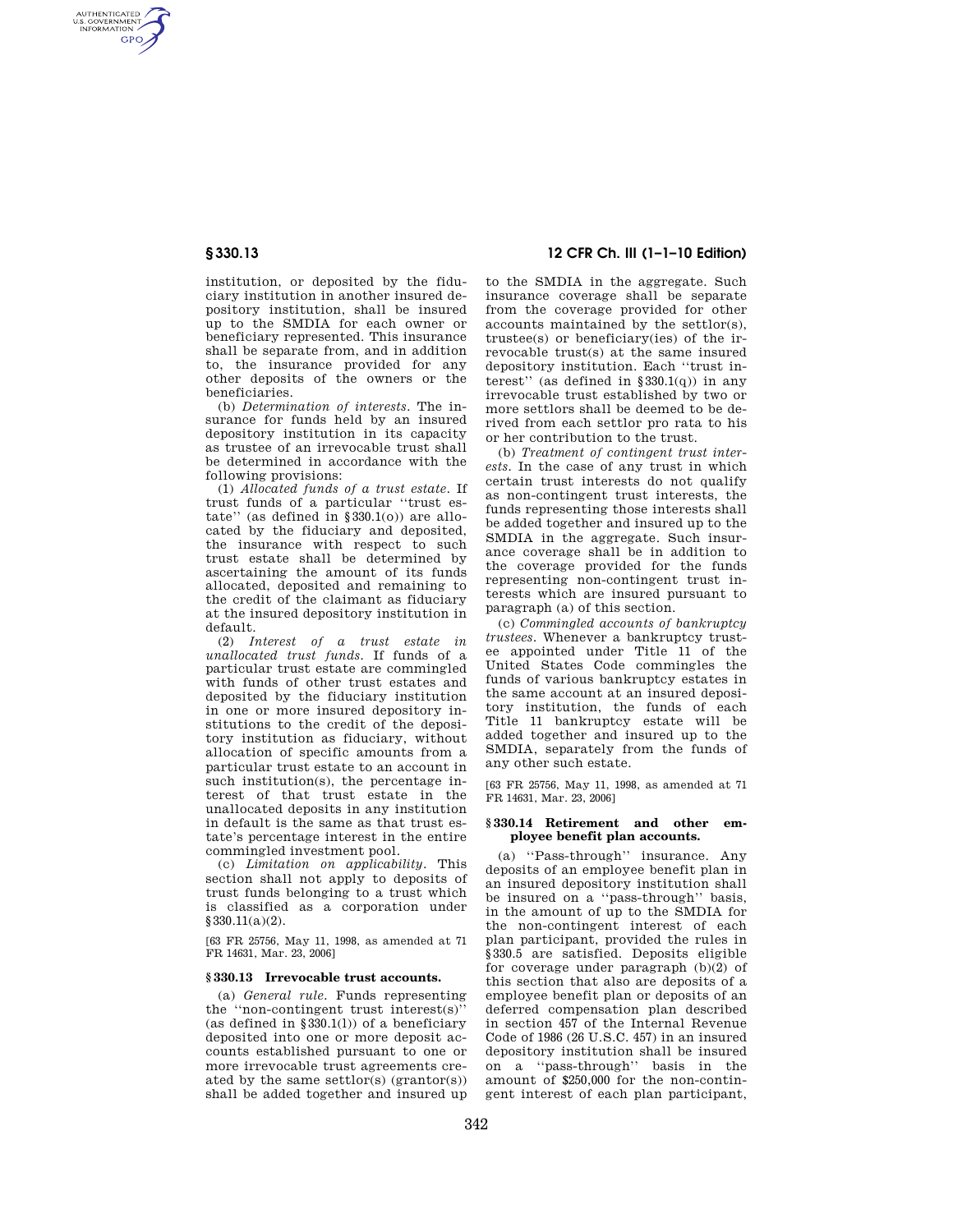# **Federal Deposit Insurance Corporation § 330.14**

provided the rules in §330.5 are satisfied.

(b) *Aggregation*—(1) *Multiple plans.*  Funds representing the non-contingent interests of a beneficiary in an employee benefit plan, or eligible deferred compensation plan described in section 457 of the Internal Revenue Code of 1986 (26 U.S.C. 457), which are deposited in one or more deposit accounts shall be aggregated with any other deposited funds representing such interests of the same beneficiary in other employee benefit plans, or eligible deferred compensation plans described in section 457 of the Internal Revenue Code of 1986, established by the same employer or employee organization.

(2) Certain retirement accounts. Deposits in an insured depository institution made in connection with the following types of retirement plans shall be aggregated and insured in the amount of up to \$250,000 per participant:

(i) Any individual retirement account described in section 408(a) of the Internal Revenue Code of 1986 (26 U.S.C.  $408(a)$ ).

(ii) Any eligible deferred compensation plan described in section 457 of the Internal Revenue Code of 1986 (26 U.S.C. 457); and

(iii) Any individual account plan defined in section 3(34) of the Employee Retirement Income Security Act (ERISA) (29 U.S.C. 1002) and any plan described in section 401(d) of the Internal Revenue Code of 1986 (26 U.S.C. 401(d)), to the extent that participants and beneficiaries under such plans have the right to direct the investment of assets held in individual accounts maintained on their behalf by the plans.

(c) *Determination of interests*—(1) *Defined contribution plans.* The value of an employee's non-contingent interest in a defined contribution plan shall be deemed to be the employee's account balance as of the date of default of the insured depository institution, regardless of whether said amount was derived, in whole or in part, from contributions of the employee and/or the employer to the account.

(2) *Defined benefit plans.* The value of an employee's non-contingent interest in a defined benefit plan shall be

deemed to be the present value of the employee's interest in the plan, evaluated in accordance with the method of calculation ordinarily used under such plan, as of the date of default of the insured depository institution.

(3) *Amounts taken into account.* For the purposes of applying the rule under paragraph (b)(2) of this section, only the present vested and ascertainable interests of each participant in an employee benefit plan or ''457 Plan,'' excluding any remainder interest created by, or as a result of, the plan, shall be taken into account in determining the amount of deposit insurance accorded to the deposits of the plan.

(d) *Treatment of contingent interests.* In the event that employees' interests in an employee benefit plan are not capable of evaluation in accordance with the provisions of this section, or an account established for any such plan includes amounts for future participants in the plan, payment by the FDIC with respect to all such interests shall not exceed the SMDIA in the aggregate.

(e) *Overfunded pension plan deposits.*  Any portion of an employee benefit plan's deposits which is not attributable to the interests of the beneficiaries under the plan shall be deemed attributable to the overfunded portion of the plan's assets and shall be aggregated and insured up to the SMDIA, separately from any other deposits.

(f) *Definitions of ''depositor'', ''employee benefit plan'', ''employee organization'' and ''non-contingent interest''.* Except as otherwise indicated in this section, for purposes of this section:

(1) The term *depositor* means the person(s) administering or managing an employee benefit plan.

(2) The term *employee benefit plan* has the same meaning given to such term in section 3(3) of the Employee Retirement Income Security Act of 1974 (ERISA) (29 U.S.C. 1002) and includes any plan described in section 401(d) of the Internal Revenue Code of 1986.

(3) The term *employee organization*  means any labor union, organization, employee representation committee, association, group, or plan, in which employees participate and which exists for the purpose, in whole or in part, of dealing with employers concerning an